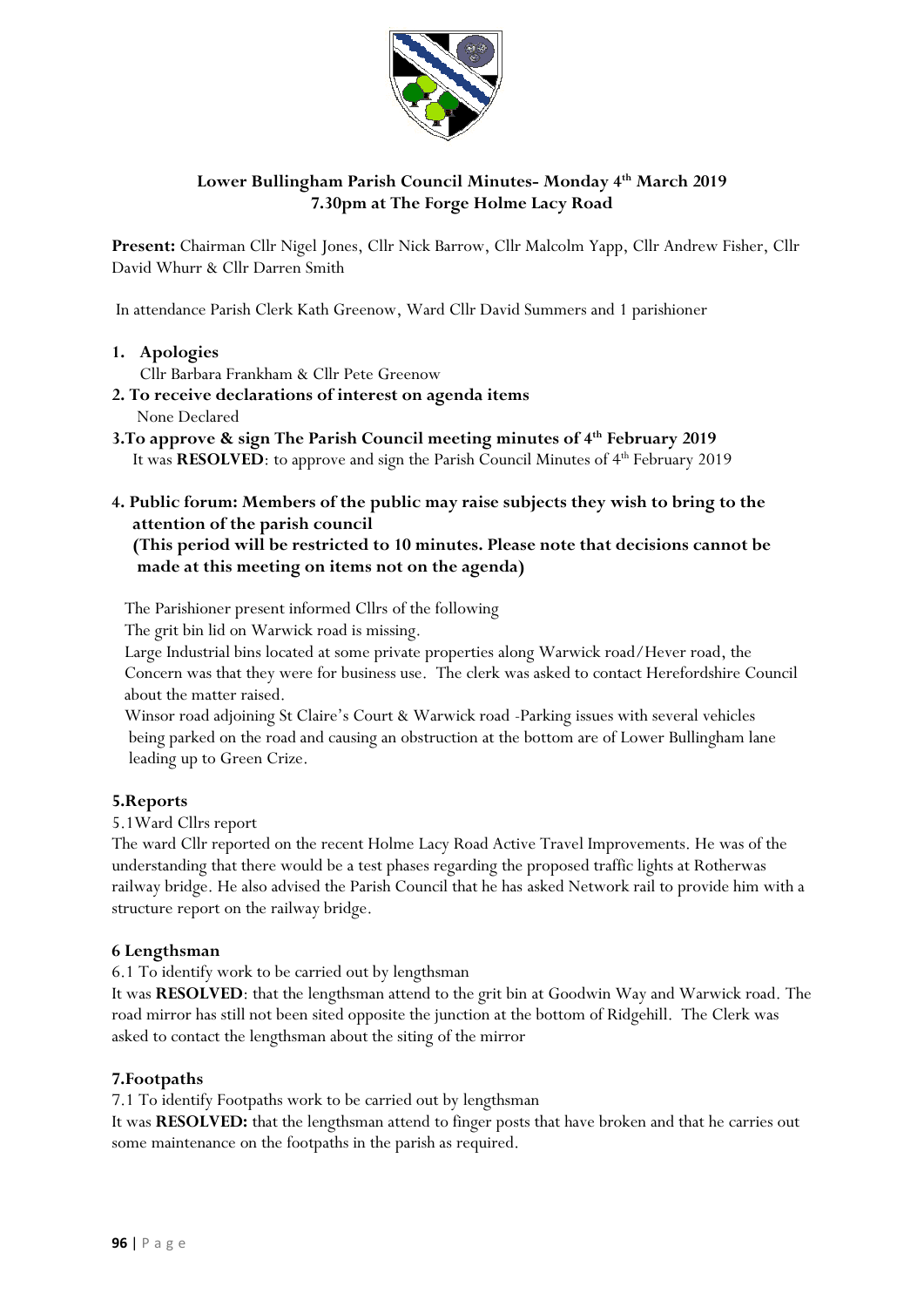### **8.Highway road issues**

8.1 To consider Highways issues for reporting top Balfour Beatty/Herefordshire It was **RESOLVED**: that the clerk contact B/B regarding process for requesting a TRO (Traffic Regulation Order) at the bottom end of Lower Bullingham Lane by the gated area & junction leading up to Green Crize

### **9.Holme Lacy Road**

9.1 To consider responding to the Holme Lacy Road Active Travel Improvements proposal Cllr Yapp had attended a meeting at Balfour Beatty on the proposal and raised concerns on the proposals relating to enforcement of 7.5 weight limit.

It was **RESOLVED**: to respond to the proposal and ask for clarity on the type of pedestrian crossing proposed at the Wye Inn, the signage relating to the 7.5 weight restriction has not been addressed in the proposal. What measures will be put in place to ensure that the traffic is not increased along Watery Lane. The question also raised was what will happen if over 7.5 weight lorries come Holme Lacy road and the traffic light were installed at the railway bridge, how would they turn round as they would be unable to go under the bridge, again this would require clear signage to advise HGV's that there is **No Access** to Rotherwas Industrial Estate via Holme Lacy Road .

The Clerk was asked to request a copy of the proposed plans that were shown at the B/B meeting as the proposal document sent to the PC is not clearly showing all that they are proposing in a clear concise way. A copy of the traffic survey carried out is also required by the PC.

## **10.Consultations**

10.1 To consider commenting on Hereford Transport Package – Walking, Cycling, bus and Public space consultation.

It was **RESOLVED:** to comment that; The whole package is appalling ill-conceived and we need a bypass. There should e provision for park and Ride (which is in the core strategy as part of the Southern Urban Expansion area) which is in the parish of Lower Bullingham

## **11. Planning**

11.1To consider commenting planning Consultation-190350 Unit 15 Thorn Business Park Rotherwas Hereford

Description; Company Branded internally illuminated signs It was **RESOLVED:** to support the application

#### **12. Finance**

12.1To note finance report The finance report was noted Bank Balances total £ 67,431.03 12.2 To consider invoices for payment It was **RESOLVED**: to pay: Clerks monthly salary & PAYE as per schedule Clerk reimbursement – postage £8.04 Terry Griffiths Parish Lengthsman Invoices Parish Maintenance days - TGC 0653 £375.00+vat TGC 0683 £2758.60+ vat, TGC 0682 £1357.00+vat A4 Office Products £26.88+ vat 12.3To consider HALC membership for 2019/20 - invoice £861.82+vat Deferred to the next meeting 12.4To note payment made to HMRC Paye Feb 2019 £28.80 Payment made noted 12.5To consider additional signatories on PC bank account